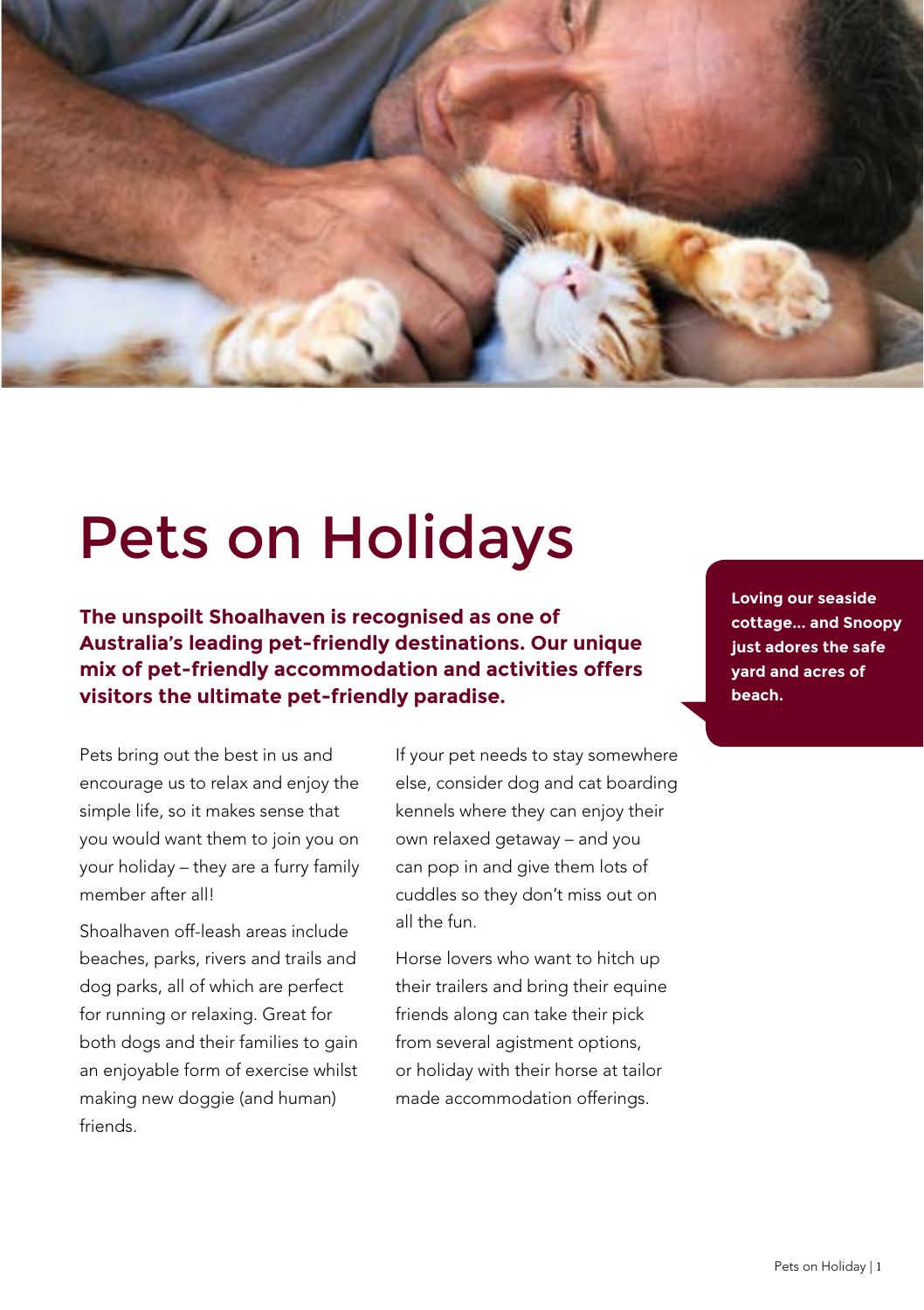

# Pets on the Move

## **When you're on the road, ensuring your pet has plenty of water and sufficient breaks for relief and a bit of reprieve is a must.**

## Pet Suitcase Checklist:

- $\sqrt{\ }$  Bowls for food and water carry a bottle of fresh water in case you can't find a tap
- $\sqrt{\ }$  Regular food and some treats. Don't forget a can opener!
- $\sqrt{A}$  'pooper scooper' and plastic bags to clean up after your pet.
- $\sqrt{ }$  A litter tray, waterproof sheet, paper towels and disinfectant.
- $\sqrt{\phantom{a}}$  Any required medications
- $\sqrt{\phantom{a}}$  Flea and tick protection
- $\sqrt{}$  Tick remover
- $\sqrt{\ }$  Collars, harnesses and leads
- $\checkmark$  Collar and ID tag with your mobile number on it
- $\sqrt{\ }$  Bedding or travel crate to sleep in
- √ Your pet's favourite toys or comfort items
- $\sqrt{ }$  Grooming equipment and towels
- $\vee$  A pet first aid kit (available from St John Ambulance)
- $\sqrt{\ }$  List of emergency numbers such as poison hotline & nearest vet
- $\sqrt{\ }$  Ensure you have your pet's microship number with in case your dog or cat goes missing
- $\sqrt{P}$ et insurance papers
- $\sqrt{\ }$  Scratching post for cats

Avoid giving big meals before a long journey as some pets may suffer from travel sickness.

Cats and small dogs should be transported in a carrier & secured with a seatbelt. Bigger dogs should wear a harness.

Keep dogs on a leash when they are outdoors. Cats who are easily spooked should be kept indoors.

Make sure your pet has adequate ventilation and never leave them in a hot car.

**with us saved a lot of worry and expense. With a little forward planning we all had a great holiday.**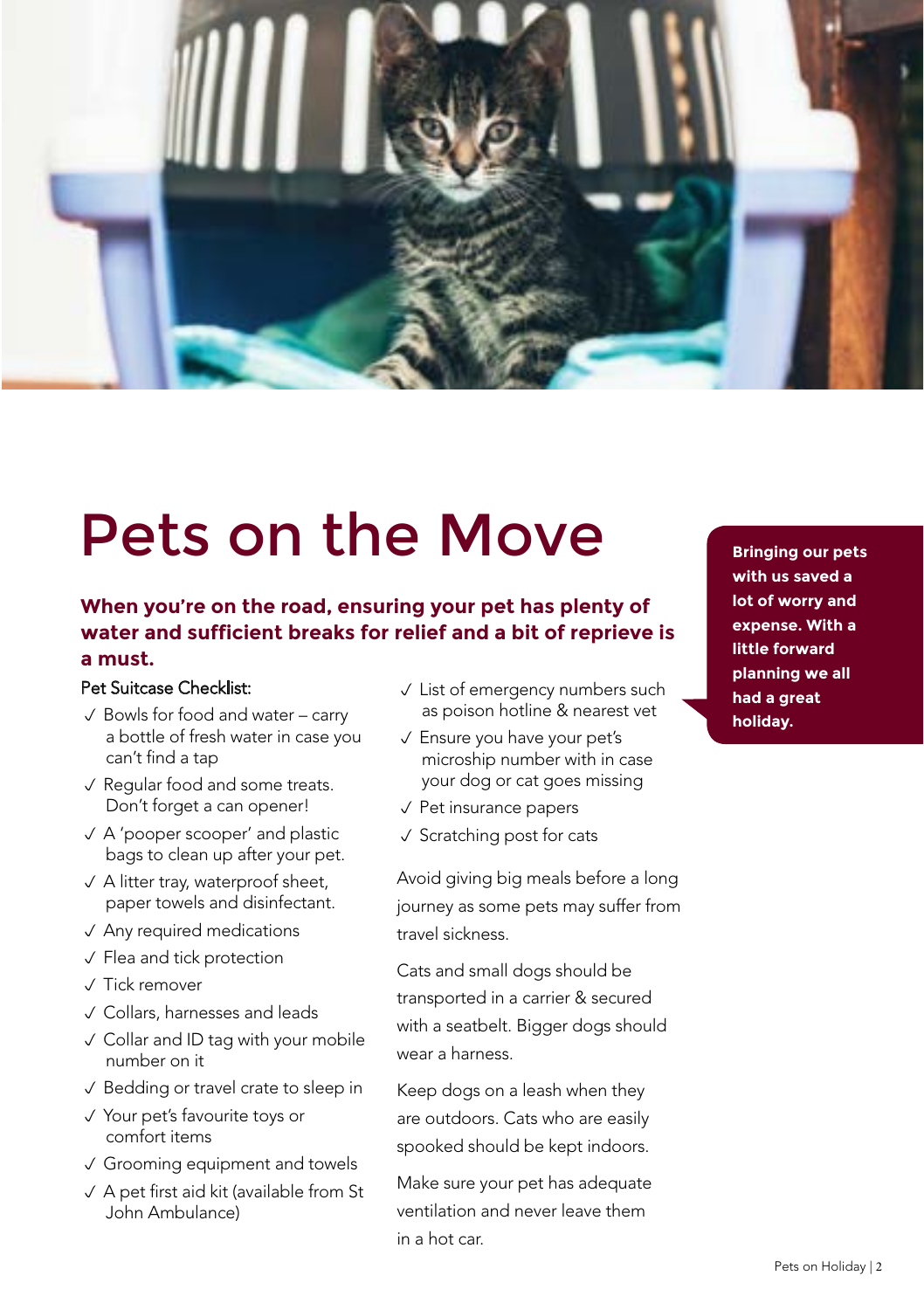

 **Always check onsite signage for the most accurate and up to date information or visit www.shoalhaven.nsw.gov.au for locations, times, [restrictions and maps](http://www.shoalhaven.nsw.gov.au)  for off leash areas in the Shoalhaven.**

Scan the QR code below with your smartphone to link to the Shoalhaven Council's Off-Leash Area Information



# Off-Leash Areas

## **The Shoalhaven has some of the most picturesque off-leash areas in NSW, where you can relax & run free with your dog.**

Please adhere to time restrictions noted on signage, carry doggy bags to pick up any mess, and ensure your dog is under the control of a competent handler at all times. Off leash areas in the Shoalhaven can be found at:

**1** Shoalhaven Heads **10** Jerry Bailey Oval Shoalhaven Heads Beach N of Surf Club River Road Reserve <sup>B</sup> Berry Berry Sporting Complex **B** Bomaderry Cricket Oval Area **O** Nowra Nowra Recreation Ground, Scenic Dv **D** Worrigee Ratcliffe Park **G** Culburra Beach Beach area **G** Callala Beach Beach excepting prohibited area Currarong Beach and foreshore reserve Huskisson **m** Vincentia Clifton Park **B** Basin View <sup>1</sup> Swan Lake **B** Milton **1** Ulladulla  $\bm{0}$  $\boldsymbol{0}$ 

Huskisson Beach and reserve

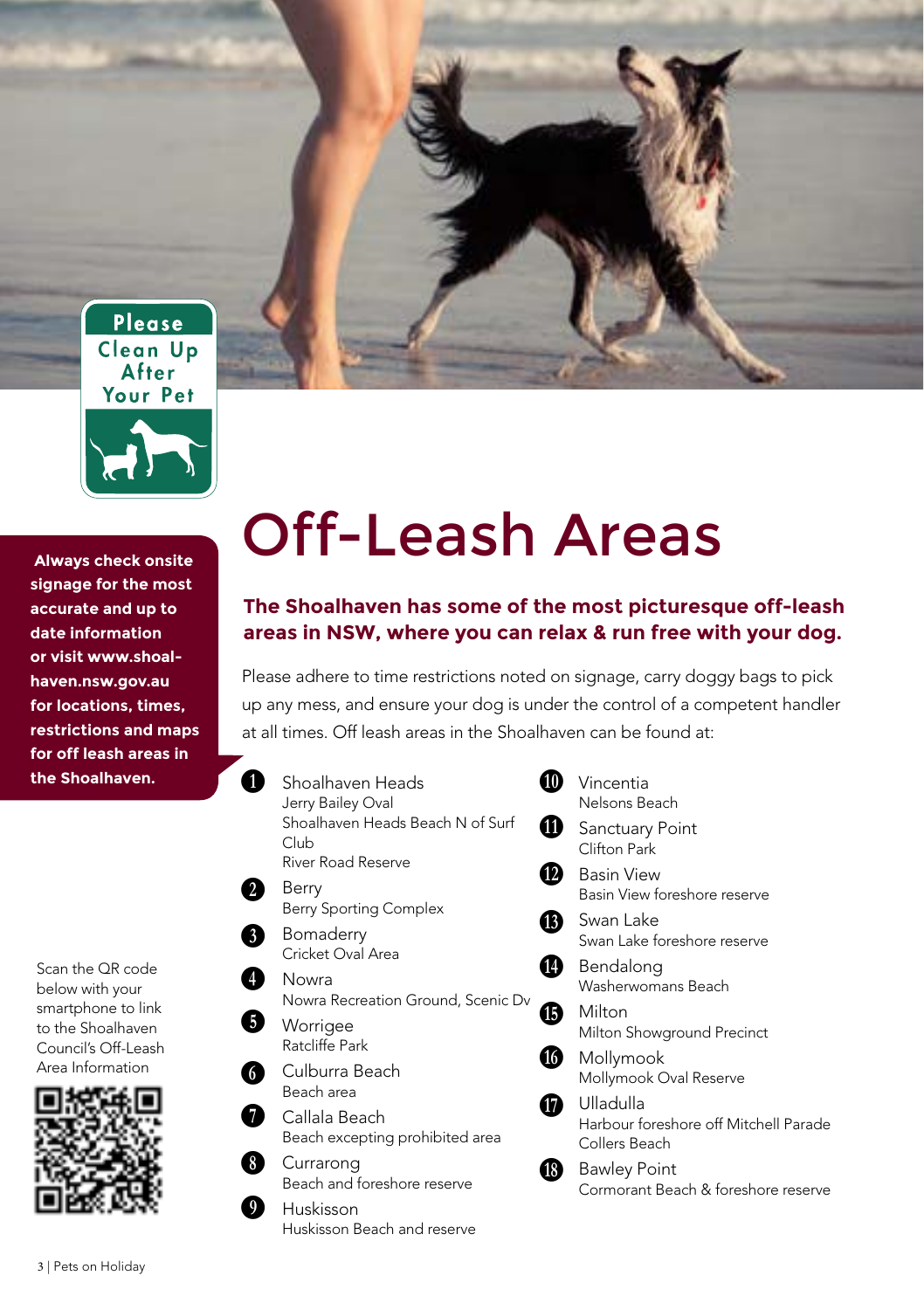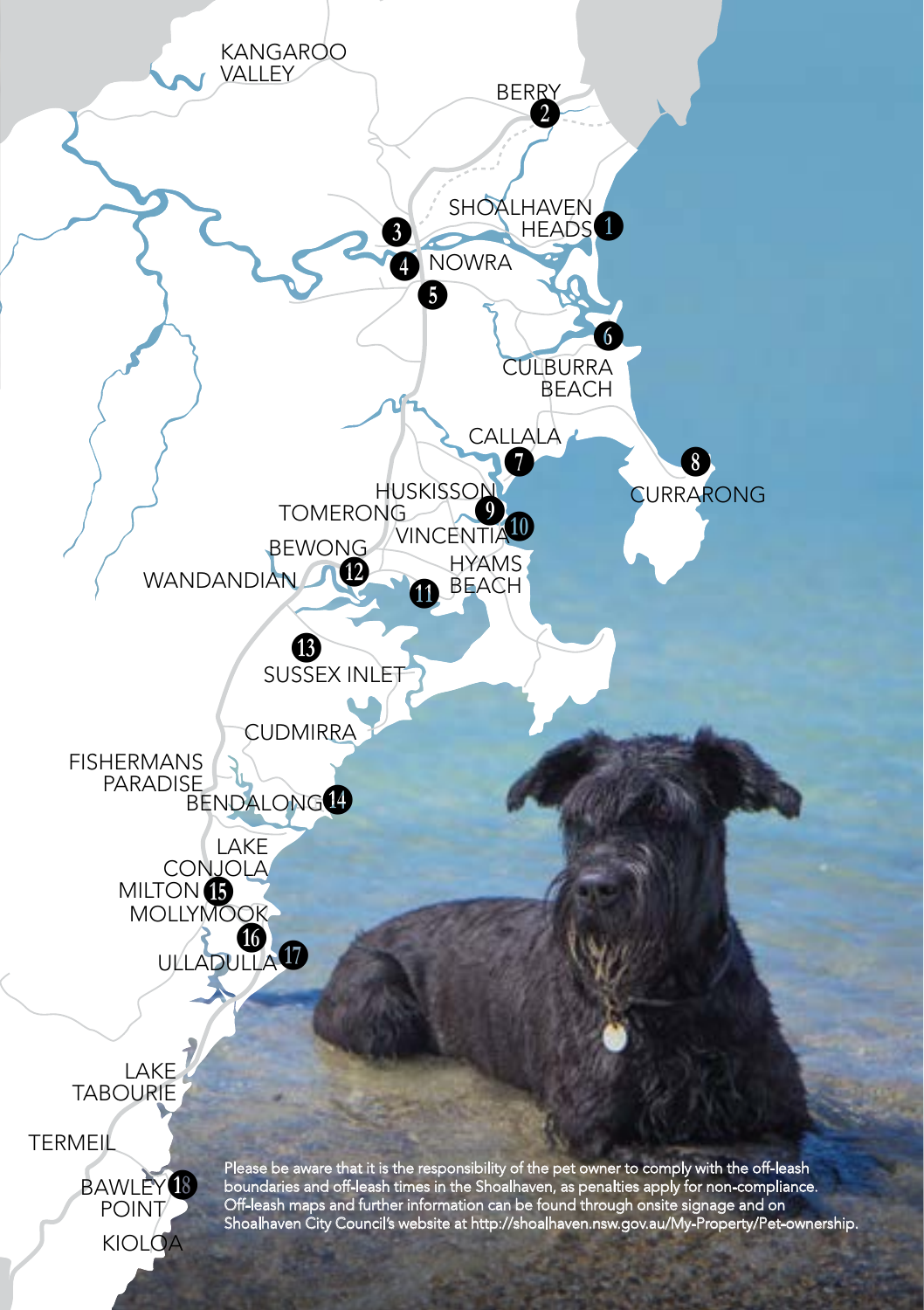#### RESTRICTION GUIDELINES

Dogs in the Shoalhaven are required to be 'on-leash' at all times EXCEPT when in an off-leash area.

Dogs are totally prohibited from entering the following areas across the Shoalhaven, whether or not they are otherwise leashed or controlled:

- Children's play areas (within 10 metres of any playing apparatus provided in that public place or part for the use of children)
- Food preparation/consumption areas (within 10 metres of any apparatus [provided in that public place or part for the preparation and consumption of](http://www.legislation.nsw.gov.au 
) food for human consumption)
- Recreation areas where dogs are prohibited
- Public bathing areas where dogs are prohibited (including a beach)
- School grounds (other than any property used for a residence or the curtilage of a residence)
- Child care centres (other than any property used for a residence or the curtilage of a residence)
- Shopping areas where dogs are prohibited
- Wildlife protection areas

**12 | Pets on Holiday** 

For more detailed information and for any updates visit http://www.legislation.nsw.gov.au and search for the Companion Animals Act.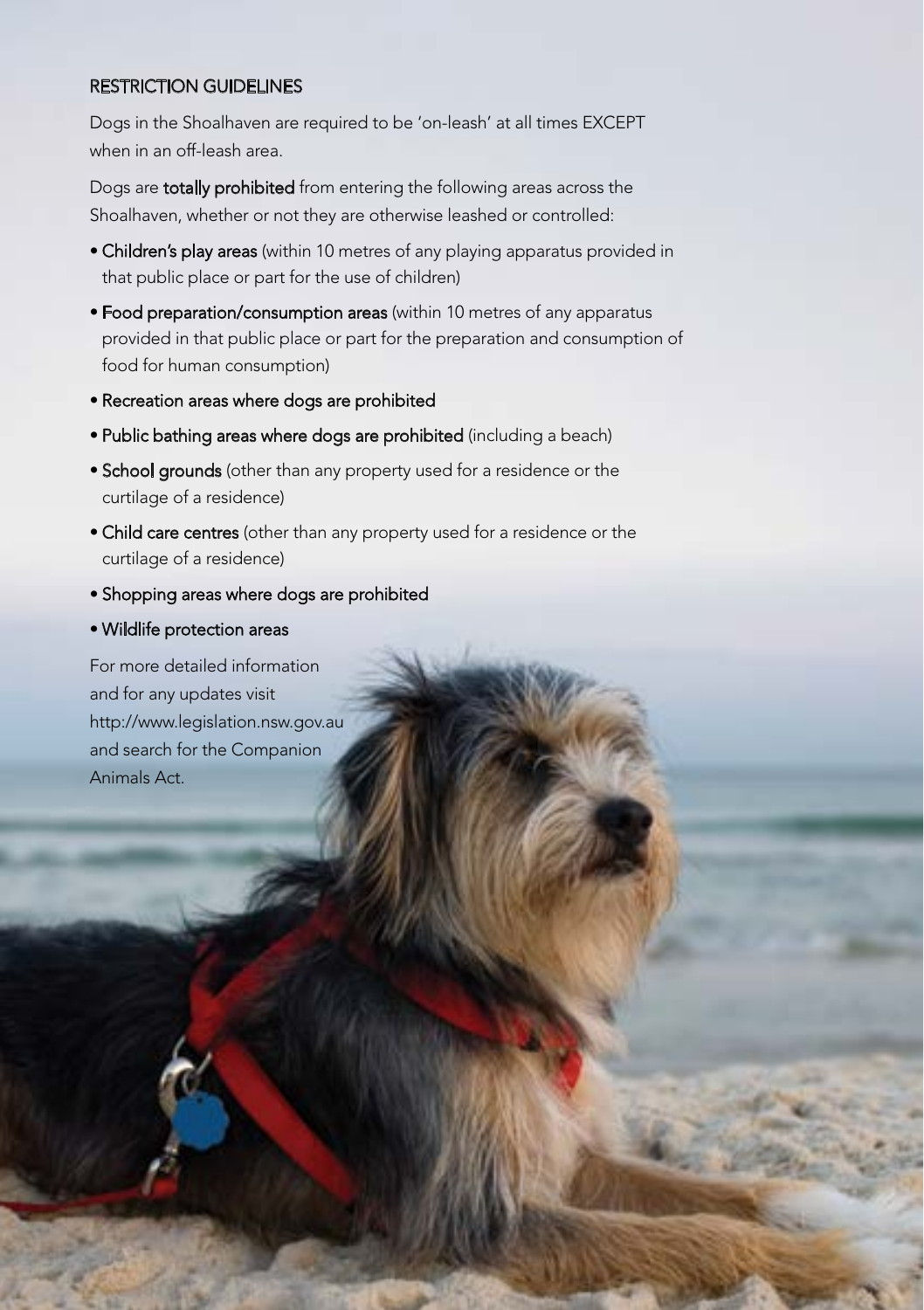

# Sharing the Shore

**Did you know that beach nesting birds are some of the most threatened in the world? By simply following a few guidelines with your pet you can have a huge impact on their survival. You and your pet can help by:**

- Sharing the shoreline by respecting 'Dog Prohibited' beach zones. These areas are designated as prohibited because vulnerable shorebirds nest here between August and April each year.
- Making use of Council's numerous Dog Off Leash beaches, specially designated for off leash fun!
- Keeping your dog on a leash on permitted beaches. Beach nesting birds & chicks perceive unleashed dogs as a great threat. Even if your dog isn't the type to chase, the birds don't know that!
- Look out for temporary signs that alert you to the presence of nesting birds or chicks
- If you see little birds running swiftly along the beach or hear the larger oystercatchers calling out, please give these birds space. If it is spring or summer, chances are they have a nest or chicks nearby
- Disturbance to these birds can be lethal, the perceived threat of unleashed dogs causing them to leave the eggs or hiding the chicks for dangerously long periods.

**Our Lucky loves the sand, and every afternoon we played on the beach and watched the sun set. It was divine!**



For more information contact the NPWS Shorebird Recovery Coordinator on (02) 44549500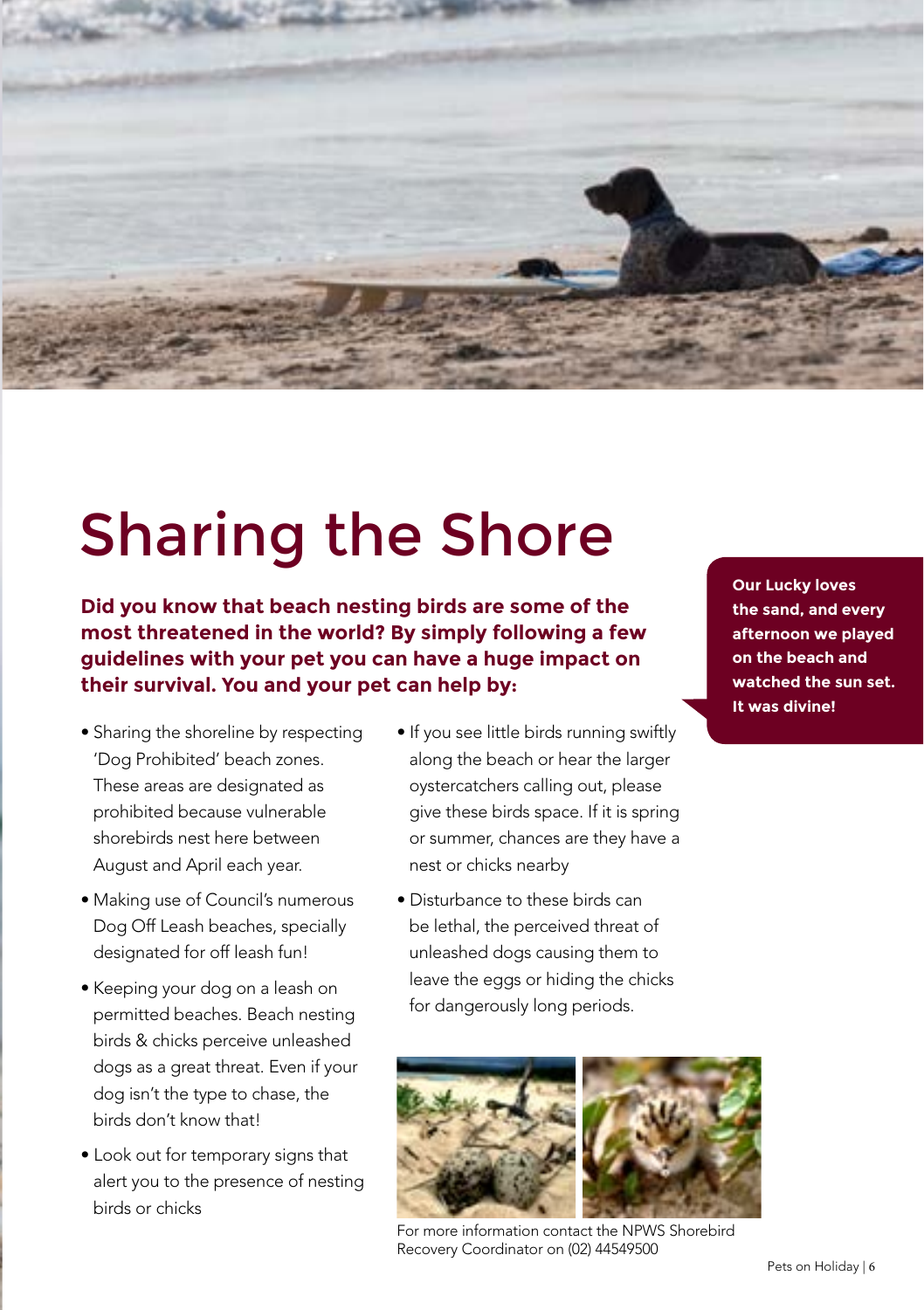

# On-leash Dog Trails

## **Experience Shoalhaven's bushland, reserves and coastline with your best friend by your side.**

#### BOMADERRY CREEK GORGE (from Narang Road, Bomaderry)

2-3 hrs Medium grade Steps and ladder, Features rock walls, narrow gorges, moist gully, wildlife.

**BANGALEE RESERVE** (from Koloona Drive, North Nowra)

2-3 hrs Easy/medium All seasons, Pioneer history, river views.

THE GROTTO (from Yurunga Drive, North Nowra) 1-4 hrs Medium grade Many steps, rainforest, zigzag down 45 metres from cliff-tops to the banks of the Shoalhaven River.

BEN'S WALK (from Nowra Showground along Nowra creek) 1.5 hrs Easy grade Many steps, cliffs, weir crossing, suspension bridge, history.

ABRAHAMS BOSOM (from Beecroft Parade, Currarong):

#### Wreck Walk

1hr Easy grade Wreck of S.S. Merimbula, flat terrain with few steep sections, firm ground or boardwalk, whale spotting.

## Coomies Walk

3 hrs Medium grade Panoramic views, undulating terrain



Ben's Walk